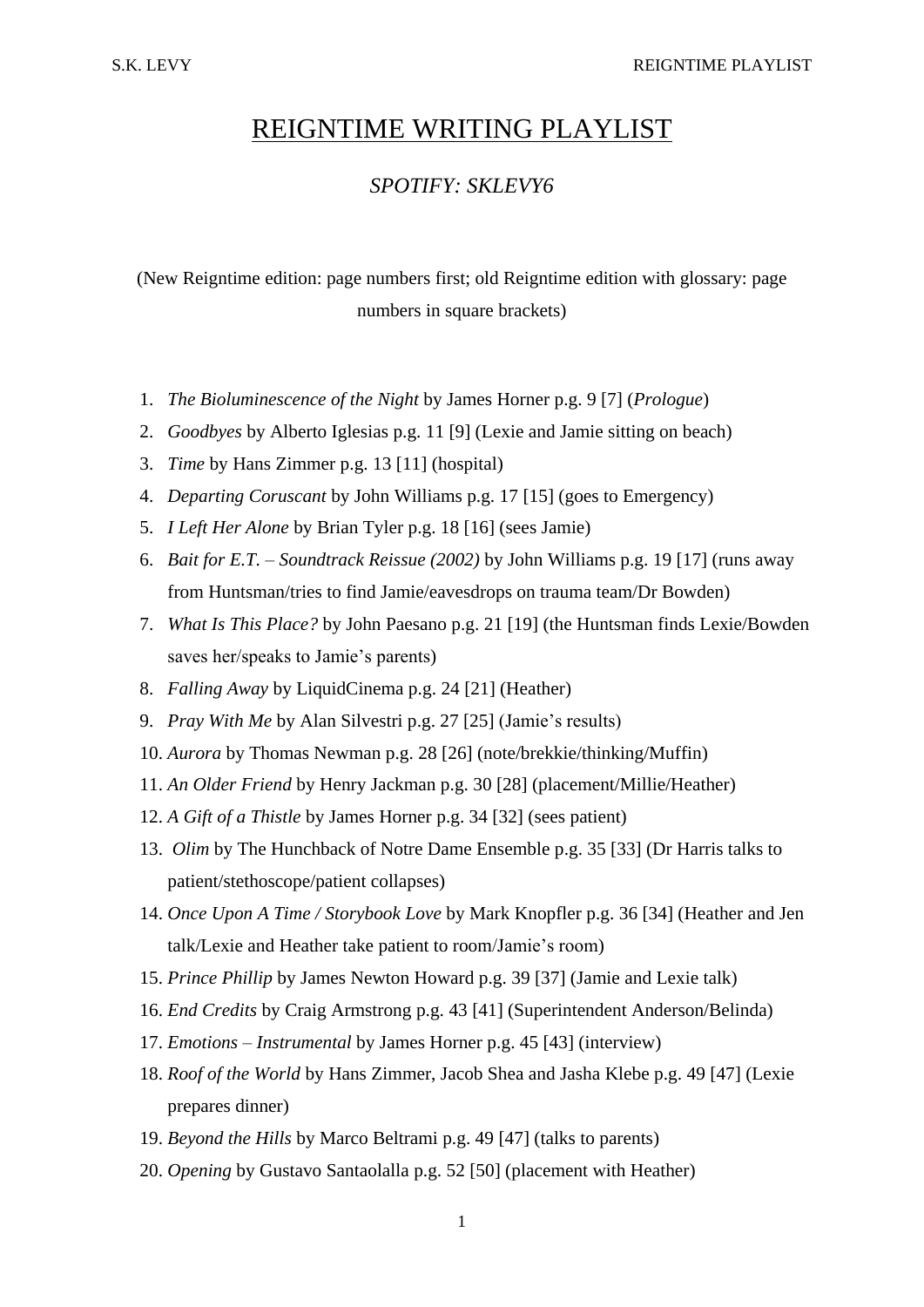- 21. *I Built Myself a Life* by Mark Isham p.g. 53 [51] (seeing patient again/spying/running to nurse's station/"A liking"/Lee)
- 22. *Celestial Bodies* by Henry Jackman p.g 60 [58] (going back to room 106/talking to patient)

The song that comes on the radio isn't available on Spotify—you'd have to look it up on YouTube if you're interested: *Josh Pyke – Endless Summer (Jezabels) on Triple J's Like a Version.*

- 23. *Dance of the Druids* by Bear McCreary ft. Raya Yarbrough p.g. 62 [60] (memories/bathroom/home/dream/ocean)
- 24. *Flying Drone* by Hans Zimmer p.g. 67 [65] (driving to placement/Heather and Huntsman talking/room 106)
- 25. *Guardians at the Gate* by Audiomachine p.g. 69 [67] (Huntsman sees the patient/runs away/Lexie's hand)
- 26. *Wars of Faith* by Audiomachine p.g. 71 [69] (stranger heals her hand/Lexie finds the Huntsman/Huntsman yells at her/returns to nurse's station/overhears Heather and Lee/eats patient's food/returns to Heather/back to room 106)
- 27. *Under the Stars* by Hans Zimmer and Lebo M. p.g. 75 [73] (the Huntsman taunts Lexie/Jamie, Millie and Lexie talk/Heather checks on Jamie)
- 28. *Jenny's Grave* by Alan Silvestri p.g. 80 [78] (Lexie talks to Heather)
- 29. *In Noctem ("Harry Potter & the Half-Blood Prince")* by Nicholas Hooper p.g. 82 [80] (dinner/thinking)
- 30. *The Story Begins ("Harry Potter & the Half-Blood Prince")* by Nicholas Hooper p.g. 84 [82] (note/on the phone to Millie)
- 31. *Harry & Grace Make Peace* by Trevor Rabin p.g. 85 [83] (sees Jamie/talk)
- 32. *Yoda's Theme* by John Williams p.g. 87 [85] (the Huntsman yells at Lexie/Lexie meets Kate and Millie/talk)
- 33. *London* by James Newton Howard p.g. 90 [88] (goes back to see Jamie/talk)
- 34. *Emancipation* by Aram Mandossian and Future World Music p.g. 93 [91] (goes to room 106/punishment)
- 35. *Castle Leoch* by Bear McCreary p.g. 96 [94] (room 106/patient talks/Lexie falls asleep)
- 36. *News Travels – From "Finding Nemo" / Score* by Thomas Newman p.g. 100 [98] (lunch at beach)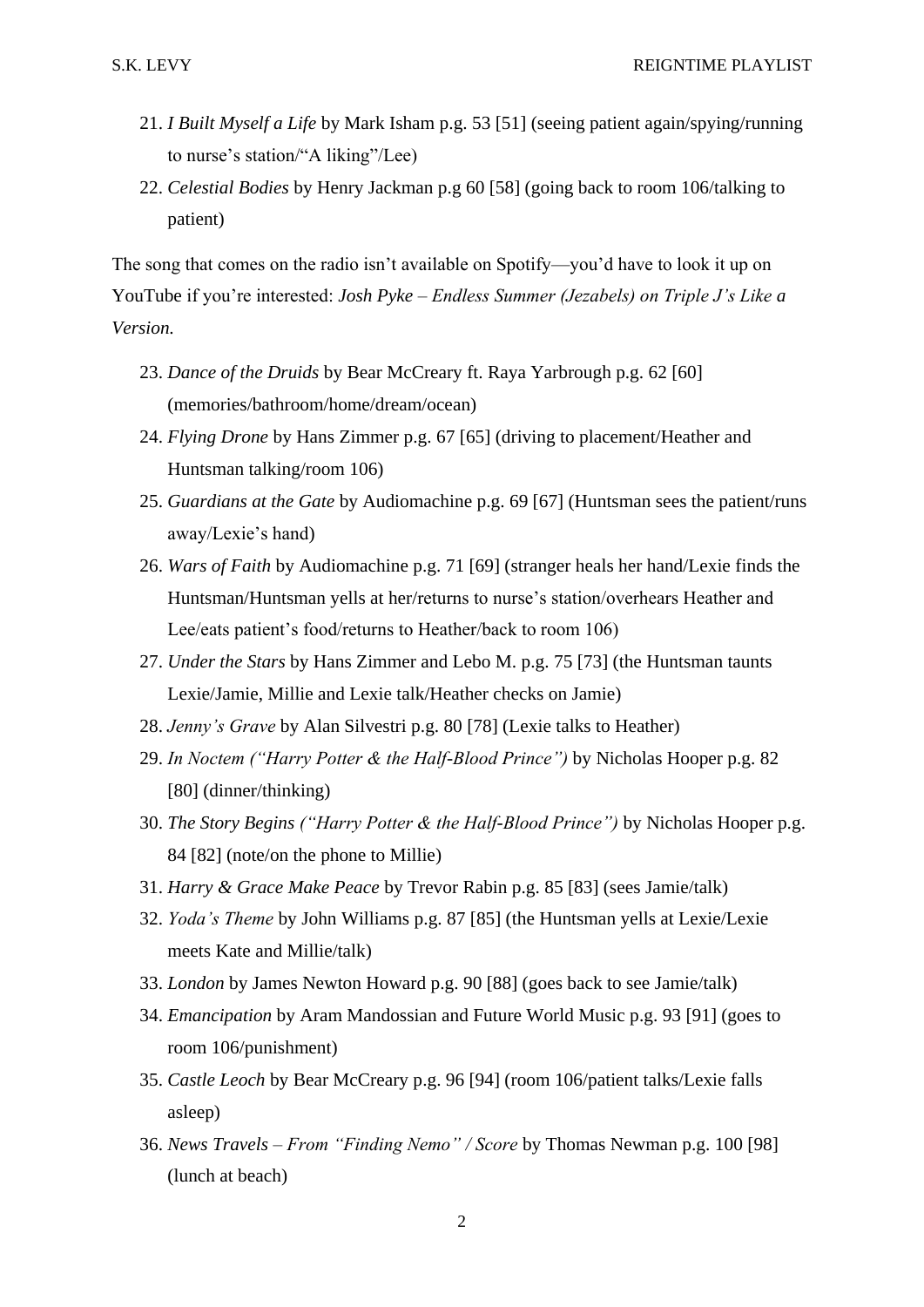- 37. *People Disappear All the Time* by Bear McCreary p.g. 101 [99] (back in room 106/Heather finds Lexie/talks)
- 38. *The Trolls* by Christophe Beck p.g. 105 [103] (Lexie finds Jamie/talk)
- 39. *The Library* by Alan Menken p.g. 106 [104] (back in room 106/Myall/talk)
- 40. *A New Beginning* by Alexandre Desplat p.g. 110 [108] (note/thinking/asleep)
- 41. *Where's My Horse?* by James Newton Howard p.g. 111 [109] (wakes up/beach with Muffin)
- 42. *Hope* by Michael Giacchino p.g. 113 [111] (placement/Huntsman)
- 43. *The Veil of Time* by Bear McCreary p.g. 115 [113] (Myall unwell/talk)
- 44. *Smile Lines* by Craig Armstrong and A.R. Rahman p.g. 124 [122] (time passes/note from dad/thinking)
- 45. *A Tree for My Bed – From "Jurassic Park" Soundtrack* by John Williams p.g. 125 [123] (Myall and Lexie talk)
- 46. *Anakin's Betrayal* by John Williams p.g. 127 [125] (eavesdropping on room 106/running back to nurse's station)
- 47. *Hymn to the Sea* by James Horner p.g. 131 [129] (back to room 106/Myall's secret)
- 48. *Planet Earth II Suite* by Hans Zimmer, Jacob Shea and Jasha Klebe p.g. 140 [138] (the lost child/Myall's health)
- 49. *Ancestral Call* by Henry Jackman p.g. 144 [142] (breaking into laboratory/the Huntsman arrives/Lexie hides)
- 50. *Snow Angels* by Thomas Bergersen and Two Steps From Hell p.g. 147 [145] (sneaks out/Heather and Dr Bowden find her/they go to Jamie's room)
- 51. *I'm Forest… Forest Gump* by Alan Silvestri p.g. 149 [147] (Jamie and Lexie talk)
- 52. *Before I Leave This World* by Iván Torrent p.g. 151 [149] (Lexie goes to Myall/talk)
- 53. *Moon Runes – Extended Version* by Howard Shore p.g. 153 [151] (Myall shows Lexie what Belinda did/talk about Belinda and Huntsman)
- 54. *Rooftop Kiss* by James Horner p.g. 158 [156] ("I wanted to explore you, so I did")
- 55. *Give Me Love* by Ed Sheeran p.g. 160 [158] ("Are you scared?")
- 56. *Give Me Love (second song at 5m49s)* by Ed Sheeran p.g. 162 [160] (Lexie's freaking out about kiss)
- 57. *Are You Maleficent?* By James Newton Howard p.g. 164 [162] (goes to agistment/finds Dainan/flashback of Mandu and Dainan and her dad/ride)
- 58. *Starchild* by Iván Torrent p.g. 166 [164] (realisation/ride)
- 59. *The Insurgency* by Henry Jackman p.g. 168 [166] (Mandu/talk/the name)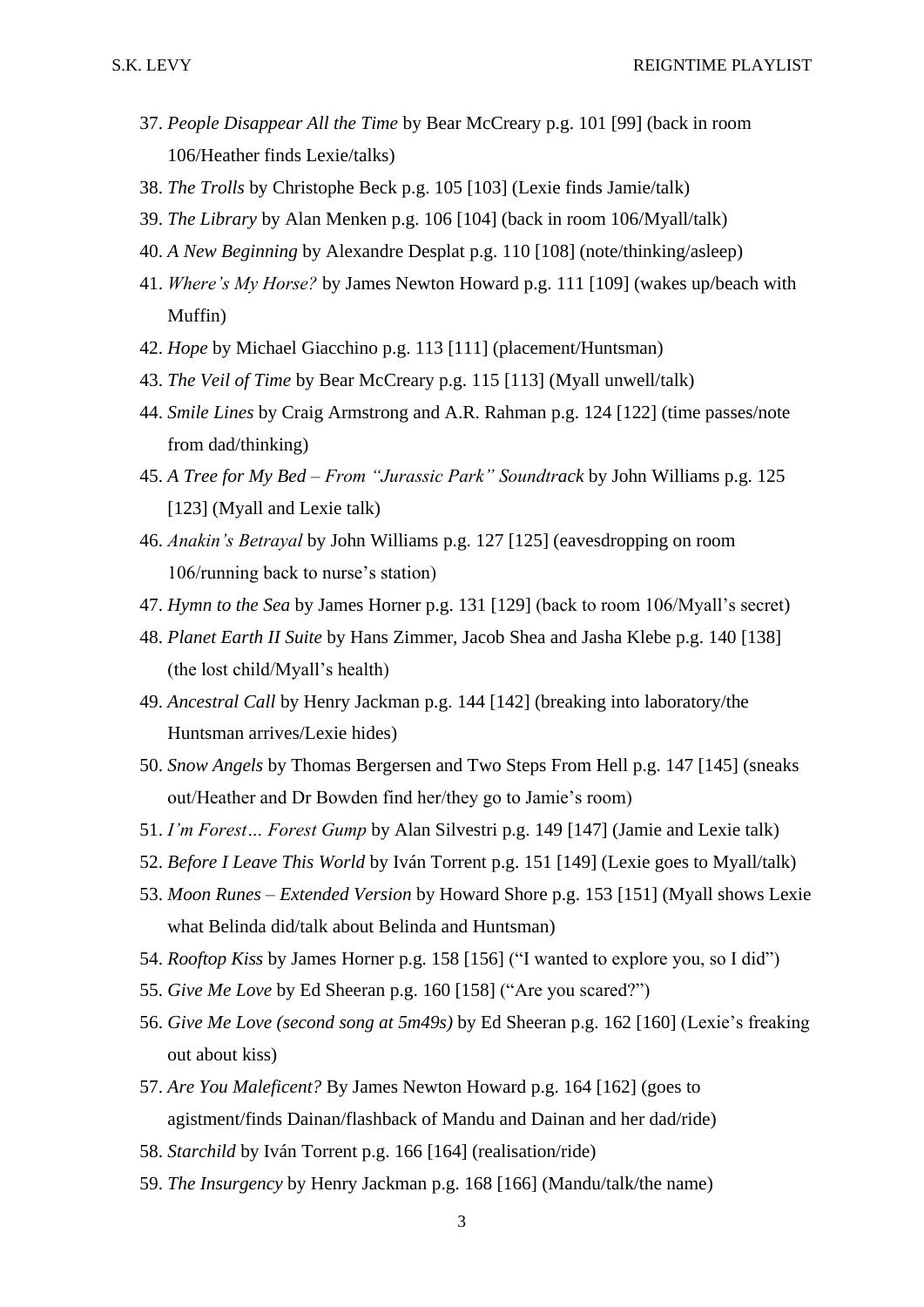- 60. *Albatross Dance* by Hans Zimmer, Jacob Shea and Jasha Klebe p.g. 172 [170] (placement/Myall and her talk)
- 61. *Wolsey Arrested For Treason* by Trevor Morris p.g. 176 [174] (interrupted/Belinda/talk)
- 62. *The World of the Heart – Main Title – Dragonheart/Soundtrack Version* by Randy Edelman p.g. 178 [176] (confession/Lexie walks away/thinks/back in room 106/confronts Myall)
- 63. *Weathered* by Jack Garratt p.g. 181 [179] (fight/talk/kiss)
- 64. *Dad* by Tyler Bates p.g. 185 [183] (true name/talk/Myall's health)
- 65. *The Dagger* by Ramin Djawadi p.g. 189 [187] (Karmi/thinking)
- 66. *Campfire* by Rupert Gregson-Williams p.g. 191 [189] (thinking/calling Jamie/driving/talking about Matt)
- 67. *Djapana (Radio Mix)* by Yothu Yindi p.g. 194 [192] (Culture Centre/Merinda/Lexie walks looks for info/Merinda asks what she's doing/Lexie explains about lost child/leave)
- 68. *Imprinting* by Howard Shore p.g. 198 [196] (placement/Millie/rushes to room 106)
- 69. *Fare Thee Well* by Brian Tyler p.g. 200 [198] (listens to conversation/walks inside/shows everyone Myall's injury/argument/Myall and Lexie talk)
- 70. *Brokeback Mountain 1* by Gustavo Santaolalla p.g. 206 [204] (agistment/Dennis/talk with dad)
- 71. *Ginny ("Harry Potter & he Half-Blood Prince")* by Nicholas Hooper p.g. 209 [207] (passing time/placement/Huntsman is sick)
- 72. *Godspeed* by Audiomachine p.g. 211 [209] (Belinda and Lexie argue)
- 73. *Assassin's Creed IV Black Flag Main Theme* by Brian Tyler p.g. 216 [214] (the Huntsman yells at Lexie/has to replace trolley)
- 74. *Crystalline* by Iván Torrent ft. Celica Soldream p.g. 218 [216] (room 106/talk about Huntsman, reincarnation, Matt)
- 75. *A Life So Changed* by James Horner p.g. 221/222 [219/220](*Winter's Breath*)
- 76. *Cigarettes* by Illy ft. Hue Blanes p.g. 223 [221] (Lexie's favourite song)
- 77. *Wayfinding* by Mark Mancina P.g. 225 [223] (Jamie and Lexie driving to party/talking)
- 78. *Maya* by Audiomachine P.g. 227 [225] (they arrive at Kate's/get ready/think)
- 79. *The Ascent* by Aram Mandossian and Future World Music p.g. 230 [228] (people arrive/Còmir)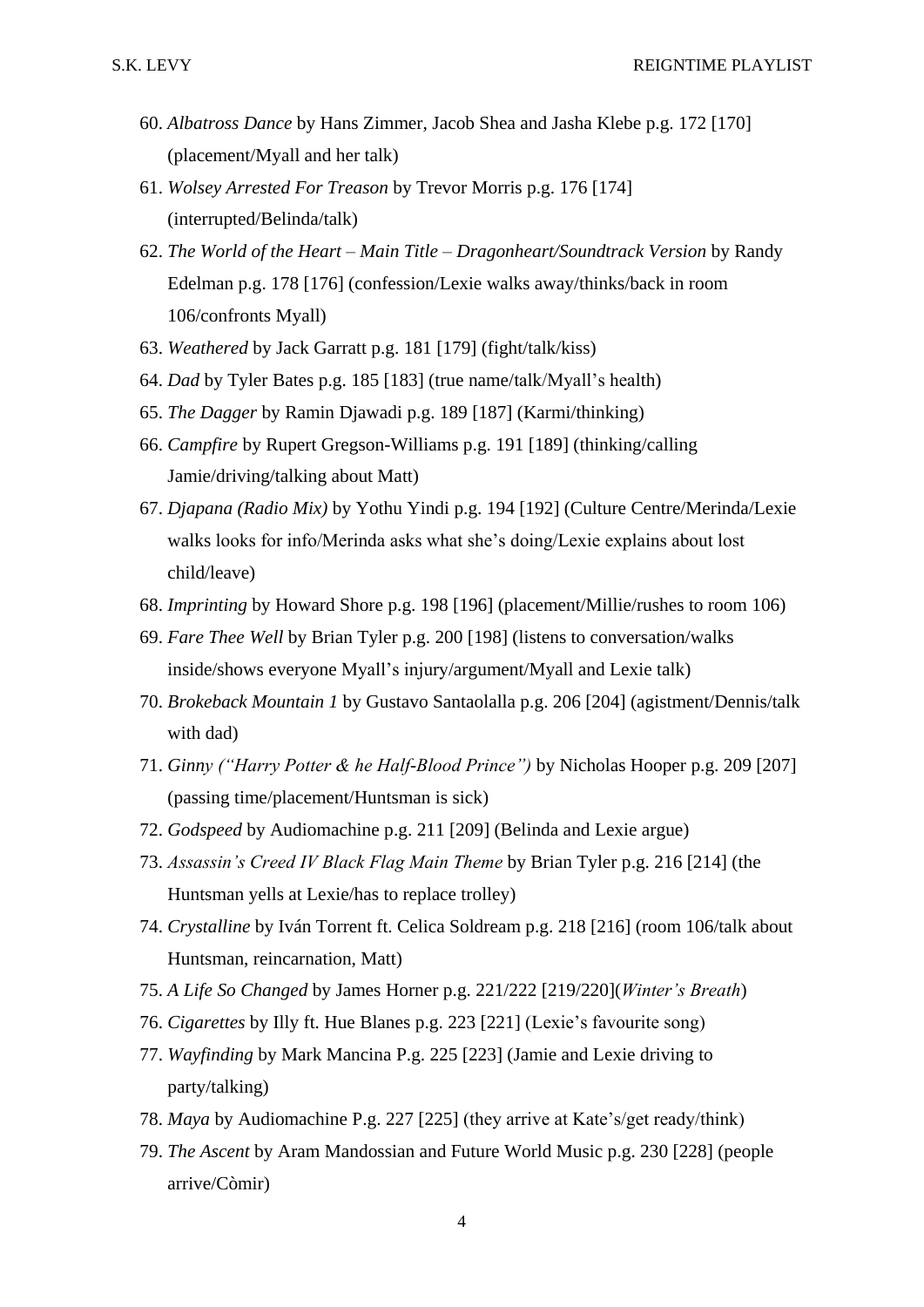- 80. *The Hook* by Mark Mancina p.g. 233 [231] (Lexie walks away/Jamie and her talk)
- 81. *Joker at Work* by Thomas Newman p.g. 235 [233] (Suzie)
- 82. *Into the Maze* by John Paesano P.g. 236 [234] (Lexie sits alone/Còmir/talk)
- 83. *We Found Love* by 2Cellos p.g. 238 [236] (talking to girls/dancing)
- 84. *This Boy's in Love* by The Presets p.g. 242 [240] (the gang/Millie/where's Jamie?)
- 85. *What Must A King Do?* by Tyler Bates p.g. 245 [243] (police/lying)
- 86. *Forever* by LiquidCinema p.g. 247 [245] (escaping phases one and two)
- 87. *Providence* by Audiomachine p.g. 249 [247] (room 106/talk of Còmir/Heather arrives/Myall collapses/phase three)
- 88. *Cry* by Thomas Bergersen p.g. 253 [251] (Lee/convincing nurses to let Myall outside/Jamie/Jamie and Belinda/running through hospital/outside to car)
- 89. *The Twelve Towers* by Henry Jackman p.g. 258 [256] (get Myall in car/meet Jamie/Superintendent and Belinda)
- 90. *Riley* by Howard Shore p.g. 262 [260] (Dr Harris grabs Lexie)
- 91. *The Great Migration* by Hans Zimmer, Jacob Shea and Jasha Klebe p.g. 264 [262] (drive to airport/talk about Còmir)
- 92. *Anakin and Padmé* by John Williams p.g. 271 [269] (Darwin/talk/4WD/message Jamie)
- 93. *Leave The Past Behind* by Bear McCreary p.g. 276 [274] (talk/Awakening)
- 94. *In The Boat* by Peter Best p.g. 281 [279] (ranger)
- 95. *Never Never Land* by Peter Best p.g. 282 [280] (talk)
- 96. *Echo Billabong* by Peter Best p.g. 283 [281] (Jabiru)
- 97. *Draco – Dragonheart/Soundtrack Version* by Randy Edelman p.g. 286 [284] (arrive at campsite/eat)
- 98. *Aurora in Faerieland* by James Newton Howard p.g. 288 [286] (sugar gliders)
- 99. *The Patronus Light* by John Williams p.g. 292 [290] (protection enchantments/collapse)
- 100. *Believe* by James Paget p.g. 292/293 [290/291] (talk)
- 101. *Freya Prepares For War* by James Newton Howard p.g. 296 [294] (Còmir's diet/*Warriors of the Sea*/asleep)
- 102. *I'll Never See Him Again* by Alan Menken p.g. 297 [295] (waking up/walking to Land of the Rainbow)
- 103. *New Life* by Thomas Bergersen p.g. 299 [297] (Land of the Rainbow/galahs/kingfisher/plunge pool/cave)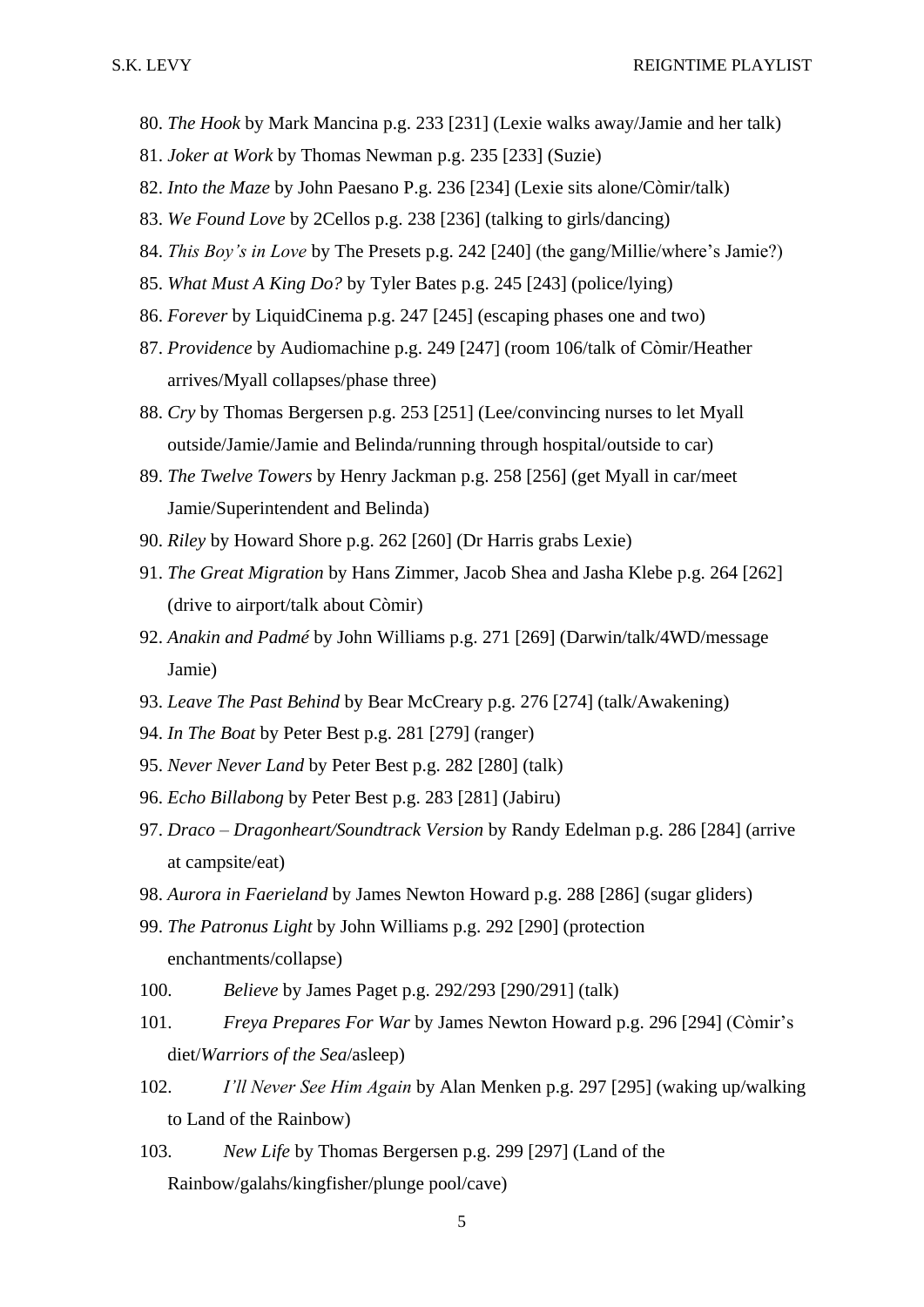- 104. *Final Frontier* by Thomas Bergersen p.g. 305 [303] (the bird's warning/driving away)
- 105. *Tale of the Tusks* by Bear McCreary p.g. 309 [307] (Myall wakes up/talk/arrive at Sound of the Waterfall/protection enchantments/collapse)
- 106. *Rue's Farewell* by James Newton Howard p.g. 312 [310] (asleep/dream/cave)
- 107. *Starlit* by Thomas Newman p.g. 314 [312] (shooting star/stargazing)
- 108. *Haiku – From "Finding Nemo" / Score* by Thomas Newman p.g. 317 [315] (wake up/walk to billabong)
- 109. *Wow – From "Finding Nemo" / Score* by Thomas Newman p.g. 319 [317] (Myall pulls Lexie under/fights against it/can breathe again)
- 110. *News Travels– From "Finding Nemo" / Score* by Thomas Newman p.g. 321 [319] (crocodile)
- 111. *Finding Nemo – From "Finding Nemo" / Score* by Thomas Newman p.g. 323 [321] (Finù)
- 112. *Encountering a Twin* by Brian Tyler and Klaus Badelt p.g. 325 [323] (driving/argument)
- 113. *The Wedding* by Bear McCreary p.g. 327 [325] (clearing/protection enchantments on Lexie/kiss)
- 114. *Lilly's Theme* by Alexandre Desplat p.g. 330 [328] (collapse)
- 115. *A Building Panic* by Titanic Orchestra p.g. 332 [330] (the creature in the clearing/talk)
- 116. *Deo Et Patri* by Brian Tyler and Klaus Badelt p.g. 339 [337] (pray)
- 117. *Tsunami* by Harry Gregson-Williams p.g. 341 [339] (Còmir afraid/Karmi's voice on the wind/Còmir and Karmi/Còmir tortures Lexie/Lexie fights back)
- 118. *Fearful Odds* by Anthony Gonzalez and Joseph Trapanese p.g. 347 [345] (Karmi freezes Còmir/revenge)
- 119. *The Secret Wedding* by James Horner p.g. 349 [347] (Karmi heals Lexie a little/takes her to cave/brings Myall/talks/Matt/puts her to sleep)
- 120. *Cassandra* by Thomas Bergersen p.g. 357 [355] (awake/dream Myall/kiss/Myall is well)
- 121. *Elwynn Forest* by Jason Hayes p.g. 360 [358] (explaining everything to Karmi/Lexie's confused/Karmi goes to get food/Lexie and Myall talk)